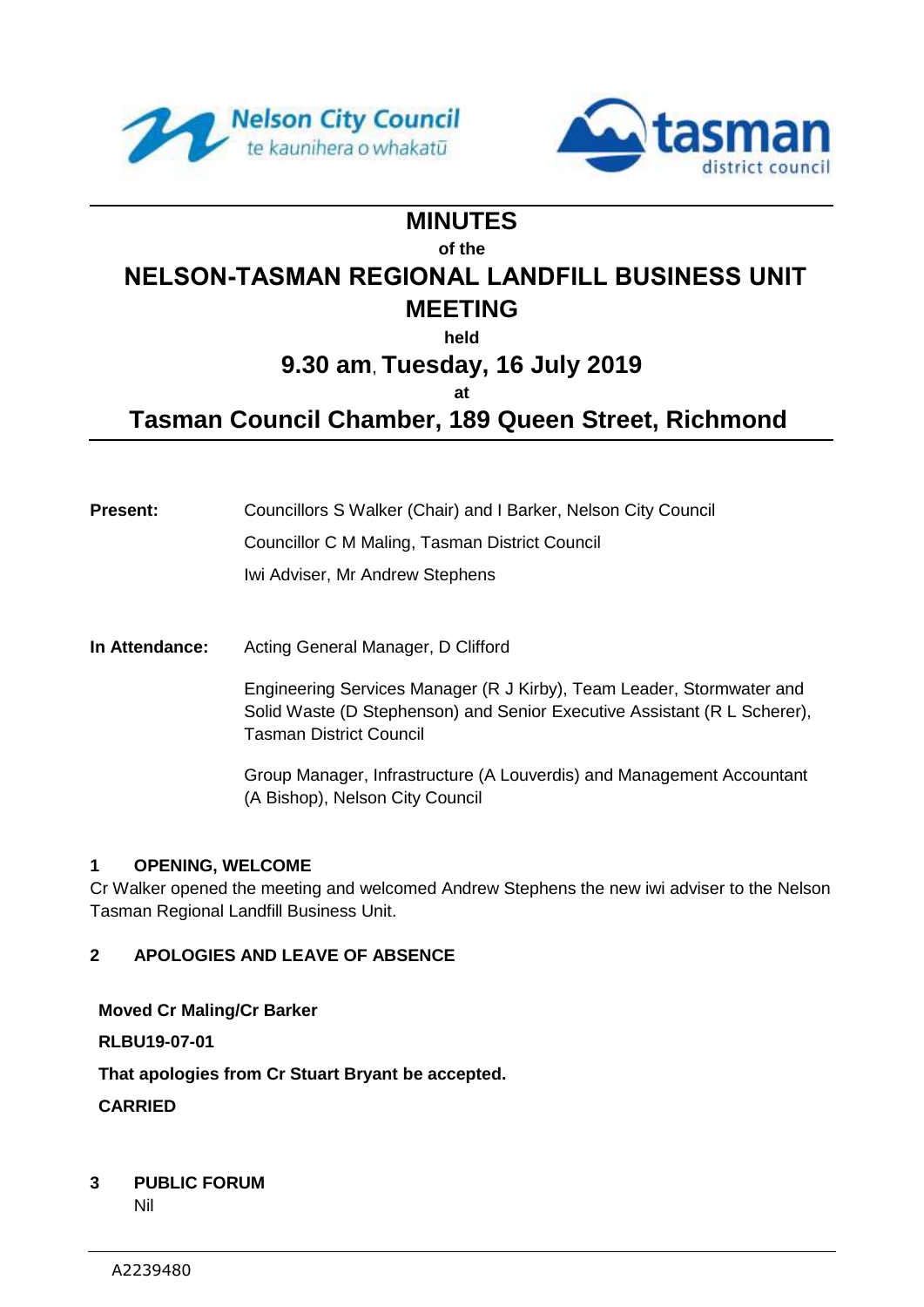# **4 DECLARATIONS OF INTEREST** Nil

# **5 CONFIRMATION OF MINUTES**

**Moved Cr Barker/Cr Maling RLBU19-07-0222**

**That the minutes of the Nelson-Tasman Regional Landfill Business Unit meeting held on Friday, 8 March 2019, be confirmed as a true and correct record of the meeting.**

# **CARRIED**

#### **6 PRESENTATIONS**

Nil

# **7 REPORTS**

# **7.1 General Manager's Update Report**

Acting General Manager, Don Clifford presented the update report contained in the agenda which was taken as read. Mr Clifford noted that there had been no health and safety issues reported at the York Valley Landfill.

Mr Clifford said that the rubbish volumes at the York Valley landfill were higher than anticipated meaning an increase in income. He also spoke about the higher management costs which were trending down.

Nelson City Council Accountant, Andrew Bishop referred to the Emissions Trading Scheme liability and noted that the business unit had kept the trading units bought previously. He noted that the price for ETS units has since dropped to \$23 and the administering council purchased more units yesterday to meet the business unit's future liability. He said that the benefit of the lower priced units will be carried forward and that there is currently 120,000 units in the bank.

In response to a question, Mr Bishop agreed to provide a written explanation and overview of how the ETS units were managed by the business unit for Andrew Stephens.

Mr Clifford noted that maintenance costs at the Eves Valley landfill were higher than expected. This included some general tidy up work around stormwater drainage and the leachate system alarm sensor which was faulty. He agreed that staff need to assess the ongoing maintenance required at Eves Valley to ensure that budget is available to do the work. Mr Bishop said that some costs for holding the Eves Valley site for future development are not in the post-closure costs.

Mr Clifford also noted that staff need to investigate any future costs associated with the leachate pipeline from Eves Valley as this is not included in current budgets. Tasman District Council Team Leader, Stormwater and Solid Waste, David Stephenson said that staff were aware that the leachate pipeline is prone to blockage and this means that staff need to increase the maintenance and monitoring and look at improvements to the line over time. This may require an additional budget line in the Business Plan next year. Mr Clifford said that he will ensure this work and the budget is included in the revised asset management plan.

Mr Clifford advised the committee that the new contractor has formally taken over the Eves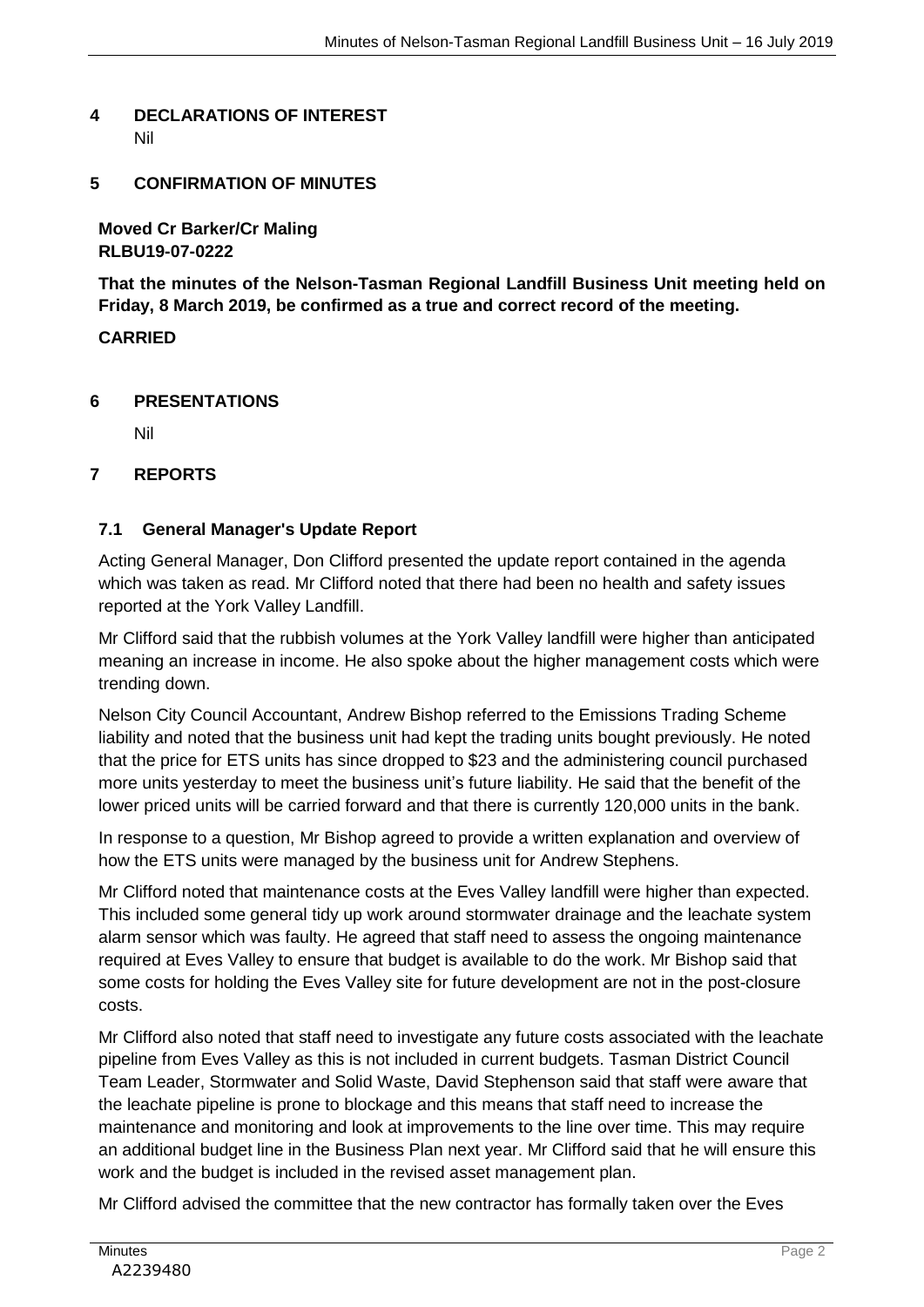Valley landfill site.

He also noted that the new compactor has arrived and is being fitted out on site at the York Valley landfill. It is anticipated that the compactor will be fully operational at the end of July. This will provide a media opportunity. Mr Clifford said that the new compactor will provide more information about density and height of fill received. It was agreed that Mr Clifford will arrange a site visit for the committee members in early August to view the new compactor in action.

Mr Clifford spoke about recent issues with the weighbridge at York Valley. It was found that load cells were missing and dirt had built up so the weighbridge was under-reading loads coming into the landfill. A regular maintenance programme has been introduced and this will include annual calibration of the weighbridge.

In response to a question about the stormwater issue related to York Stream, Mr Clifford confirmed that funding has been set aside in the business plan so that this issue can be addressed.

Mr Clifford noted that the annual monitoring reports for both the York Valley and Eves Valley landfills have been received. Both reports include a number of recommendations and Mr Clifford will report on these recommendations at the next committee meeting in September 2019.

Mr Clifford said that he had met with some of the customers regarding the new fees and charges which came into effect on 1 July 2019. While the customers were not happy with the price increases, they accepted that some costs such as the emissions trading scheme levy, are beyond the council's control.

It was suggested and agreed that the business unit staff should be proactive and provide the customer group with a link to the business unit meetings on the respective council websites so that they can keep up to date with discussions, including any proposed changes to the fees and charges. Senior Executive Assistant, Robyn Scherer was asked to action this item.

Nelson City Council, Group Manager, Infrastructure Alec Louverdis spoke about recent submissions to the Nelson City Council annual plan regarding HAIL disposal. One submitter believed that there was an inequity in charges for HAIL at the landfill and that HAIL material that meets the environmental standards should be received free of charge and used for cover material.

Mr Stephenson noted that this issue has been known for some time and there may be scope for some of this type of material to go elsewhere other than to landfill.

Mr Clifford suggested that the issue was related to the affordability of sections if contractors have added costs for disposing of HAIL. He said that he has spoken to the contractor and there is a suggestion that some HAIL material might be difficult to manage and therefore not acceptable at the landfill. Mr Clifford suggested that staff could do some further work on what HAIL material could be acceptable.

# *The meeting adjourned at 10.35 am and resumed at 10.55 am.*

The resolution was discussed and it was suggested an amendment be included to consider the suitability of some HAIL to be accepted free of charge at the landfill. Mr Stephenson spoke about how waste material attracts both the waste levy and the emissions trading scheme levy and the resultant liability on the business unit for each tonne of material that is accepted at the landfill. He noted that material that comes from a HAIL site will be treated as waste and would attract the costs. However, it is a different matter with material which can be used for engineering purposes and which the contractor can accept free of charge to be used for clean cover. Such clean cover material would not attract the waste levy. Mr Stephenson noted that the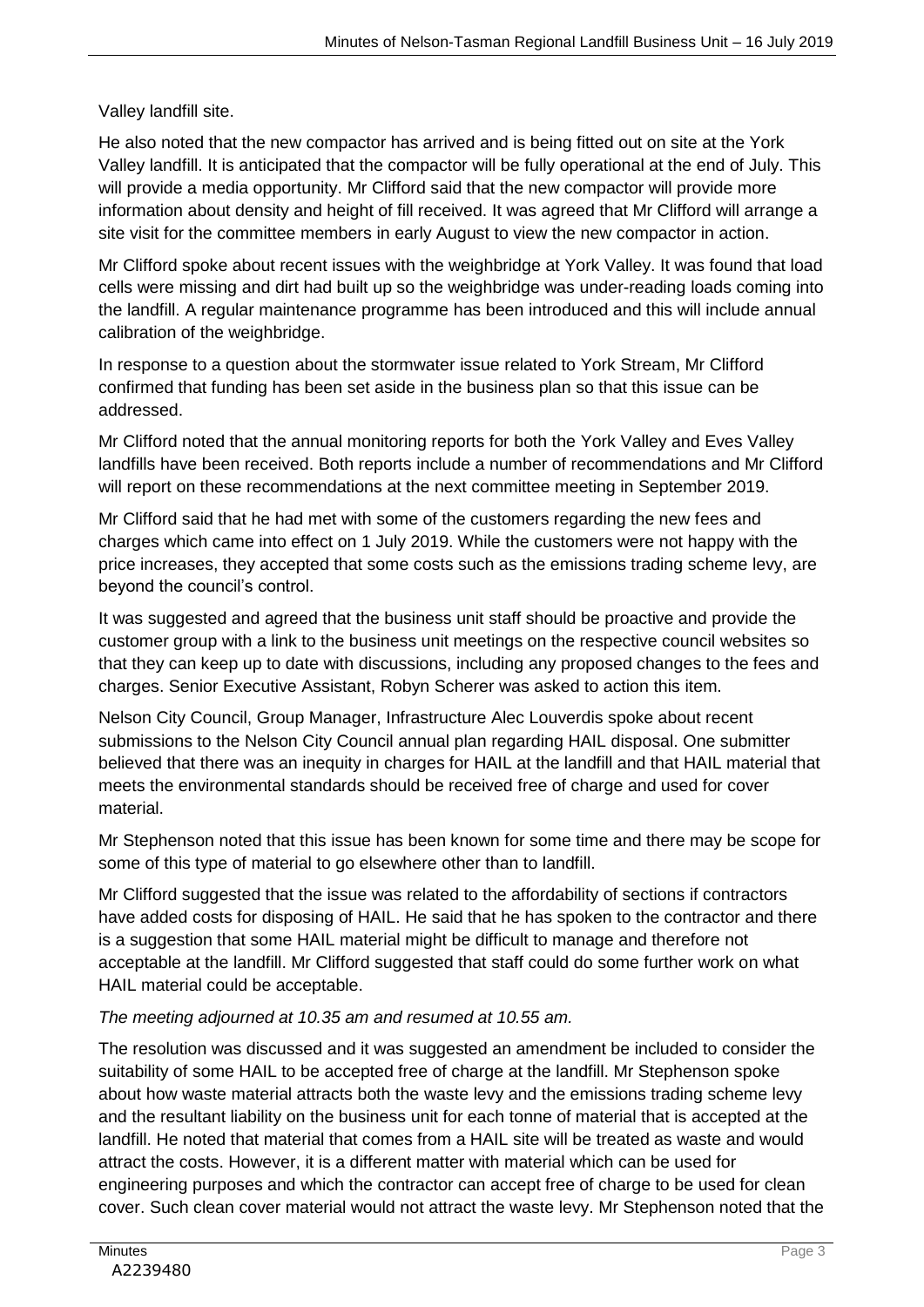Ministry for the Environment is scrutinising the different ways HAIL and cover material are treated in terms of the levy.

Mr Clifford noted that the schedule of rates in the new operations and maintenance contract refers to cover material being bought in from off site. He suggested that the meaning of cover material needs to be clarified. It was agreed that the business unit needs to be very clear about what material can be received at landfill, the criteria and landfill charges.

The resolution was amended to reflect this discussion.

Mr Clifford referred to the finance report attached to the agenda. Mr Bishop noted that the draft June accounts show a loss for the month which will reduce the end of year surplus.

In response to a question regarding the current rubbish issue on the West Coast where flooding has exposed a landfill, Mr Clifford agreed that this could prompt the government to require more intense monitoring of landfills in response to climate change. Should this occur any extra monitoring would add further costs to the business unit. It was noted that Tasman District has 22 closed landfills, some of which are located near the coast and rivers. Nelson also has one closed landfill near the coastline and it was suggested that the business unit should consider any available technologies that could help the councils deal with this problem arising from the effects of climate change.

In response to a question regarding the format of the financial report, it was agreed that the expenses line should be expanded in future reports so that the committee members can see more detail of the expenses incurred by the business unit.

In response to a question regarding the surplus that both councils have agreed can be retained by the business unit at financial year end, Mr Bishop noted that the final 2017/2018 accounts will be in deficit and this together with the 2019 surplus will need to be considered at the September 2019 committee meeting.

The members discussed technologies that are available worldwide to convert waste to energy. Mr Clifford noted that an American company has developed a process that converts waste to energy where the ensuing waste product is an inert stone-like material. This technology is still in trials in USA and may be a few years from being considered in New Zealand.

# **Moved Cr Maling/Walker RLBU19-07-23**

**That the Nelson-Tasman Regional Landfill Business Unit Committee:**

- **1. receives the Nelson Tasman Regional Landfill Business Unit General Manager's Report, RLBU19-07-01; and**
- **2. notes approval of the Business Plan 2019/2020 by both Tasman District Council and Nelson City Council; and**
- **3. confirms, following deliberations of the Nelson City Council Annual Plan submissions:**
	- **that the 2019-2020 fees and charges for York Valley landfill remain unchanged; and**
	- **that the fees and charges and associated discounts for HAIL from both residential and commercial sites for 2019/2020 are still applicable; and**
	- **that the Committee requests further work on the matter regarding receiving material from HAIL sites.**